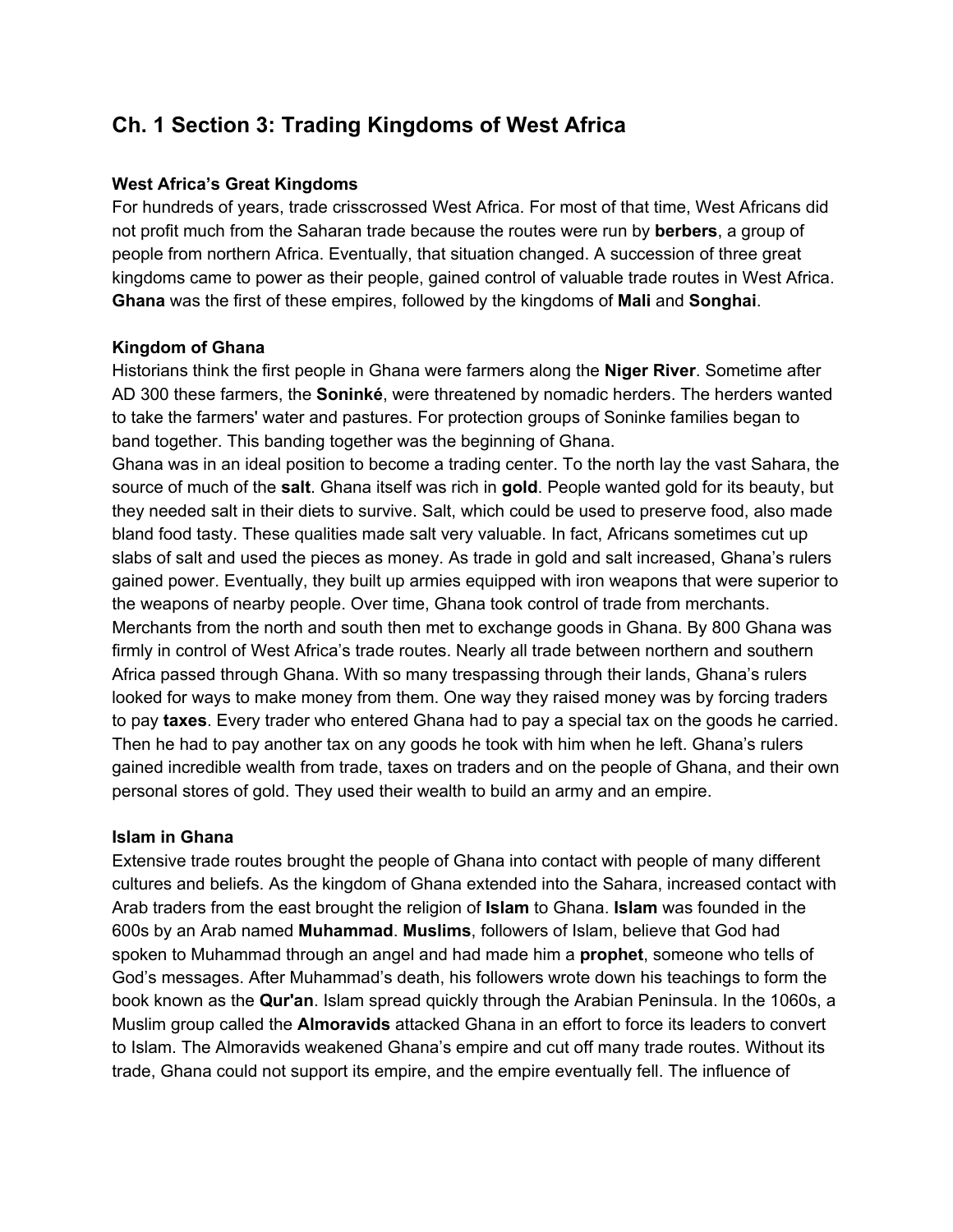Islam, however, remained strong. By the late 1400s Islam would become the most practiced religion in the region.

## **Kingdom of Mali**

Like Ghana, **Mali**lay along the upper Niger River. This area's fertile soil helped Mali grow. In addition, Malis location on the Niger allowed its people to control trade on the river. Through this control of trade, the empire grew rich and powerful. According to legend, Mali's rise to power began under a ruler named **Sundiata**. **Sundiata**won back his country's independence and Conquered nearby kingdoms, including Ghana. Mali's most famous ruler, however, was a Muslim king named **Mansa Musa**. Under his leadership, Mali reached the height of its wealth, power, and fame.

**Mansa Musa**ruled Mali for about years, from 1312 to 1337. During that time, Mali added many important trade including **Timbuktu**, Djenne, and Gao, to its empire. Traders came to Timbuktu from the north and the south to trade for salt, gold, shells, and many other goods. Religion was also very important to Mansa Musa. In 1324 he left Mali on a **hajj**, or pilgrimage to **Mecca**. Making this journey one in their lives is the spiritual duty of all Muslims. As he traveled to Mecca, Mansa Musa introduced his empire to the world. The stories of Mali's wealth and religion spread far and wide. Because of Mansa Musa's influence, Islam spread through a large part of West Africa.

Mansa Musa wanted all Muslims to be able to read the Qur'an. Therefore, he stressed the importance of learning to read and write the Arabic language. He sent scholars to study in Morocco. These scholars later set up schools in Mali for studying the Qur'an.

To encourage the spread of Islam in West Africa, Mansa Musa brought back artists and architects from other Muslim countries to build **mosques**, or buildings for Muslim prayer, throughout his lands.

The architectural advances in cities like Timbuktu as well as an organized government, an emphasis on education, and expansion of trade all combined to make Mansa Musa Mali's most successful ruler. Much of Mali's success depended on strong leaders. After Mansa Musa died, poor leadership weakened the empire. By 1500 nearly all of the lands the kingdom once ruled were lost. Only a small area of Mali remained.

# **Songhai Empire**

In the 1300s Mansa Musa had conquered a rival kingdom of people called the **Songhai**, who also lived along the Niger River. As the Mali Empire weakened in the 1400s, the Songhai grew in strength. They took advantage of Mali's decline, regained their independence, and eventually conquered most of Mali.

One of Songhai's greatest rulers was **Muhammad Ture**, who chose the title **Askia the Great**. Like Mansa Musa, Askia the Great was a devout Muslim who supported education and learning. Under his rule, the cities of Gao and Timbuktu flourished. They contained great mosques, universities, schools, and libraries. People came from all parts of West Africa to study mathematics, science, medicine, grammar, and law.

Askia understood that an empire needed effective government. He created a professional army, and to improve the government, he set up five provinces within Songhai. He removed local